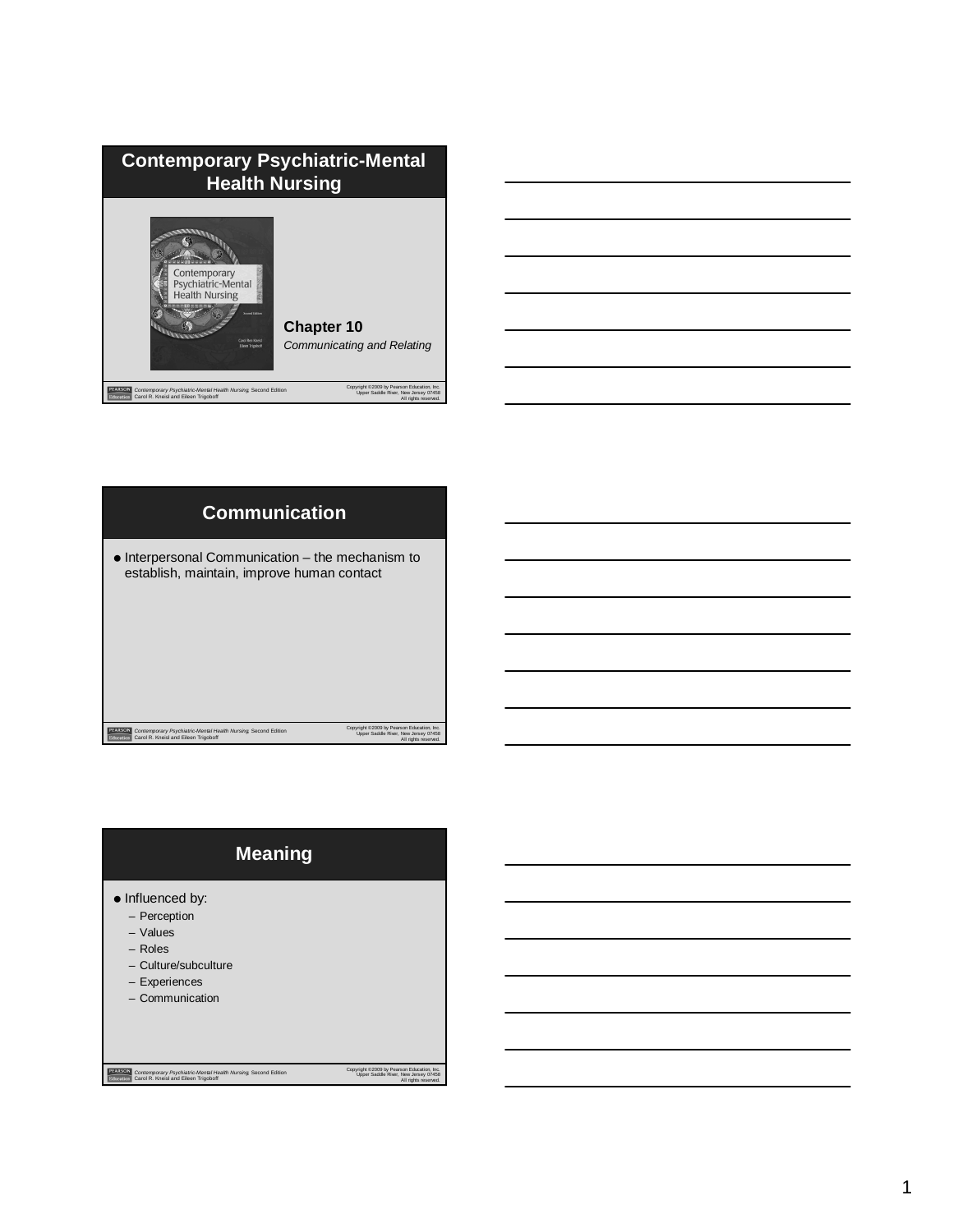# Copyright ©2009 by Pearson Education, Inc. Upper Saddle River, New Jersey 07458 All rights reserved. *Contemporary Psychiatric-Mental Health Nursing,* Second Edition Carol R. Kneisl and Eileen Trigoboff **Perception**  Based on one's experience of – Sensing – Interpreting – Comprehending



# **Concepts of Understanding**

- Denotative meaning
- Connotative meaning
- Private meaning
- Shared meaning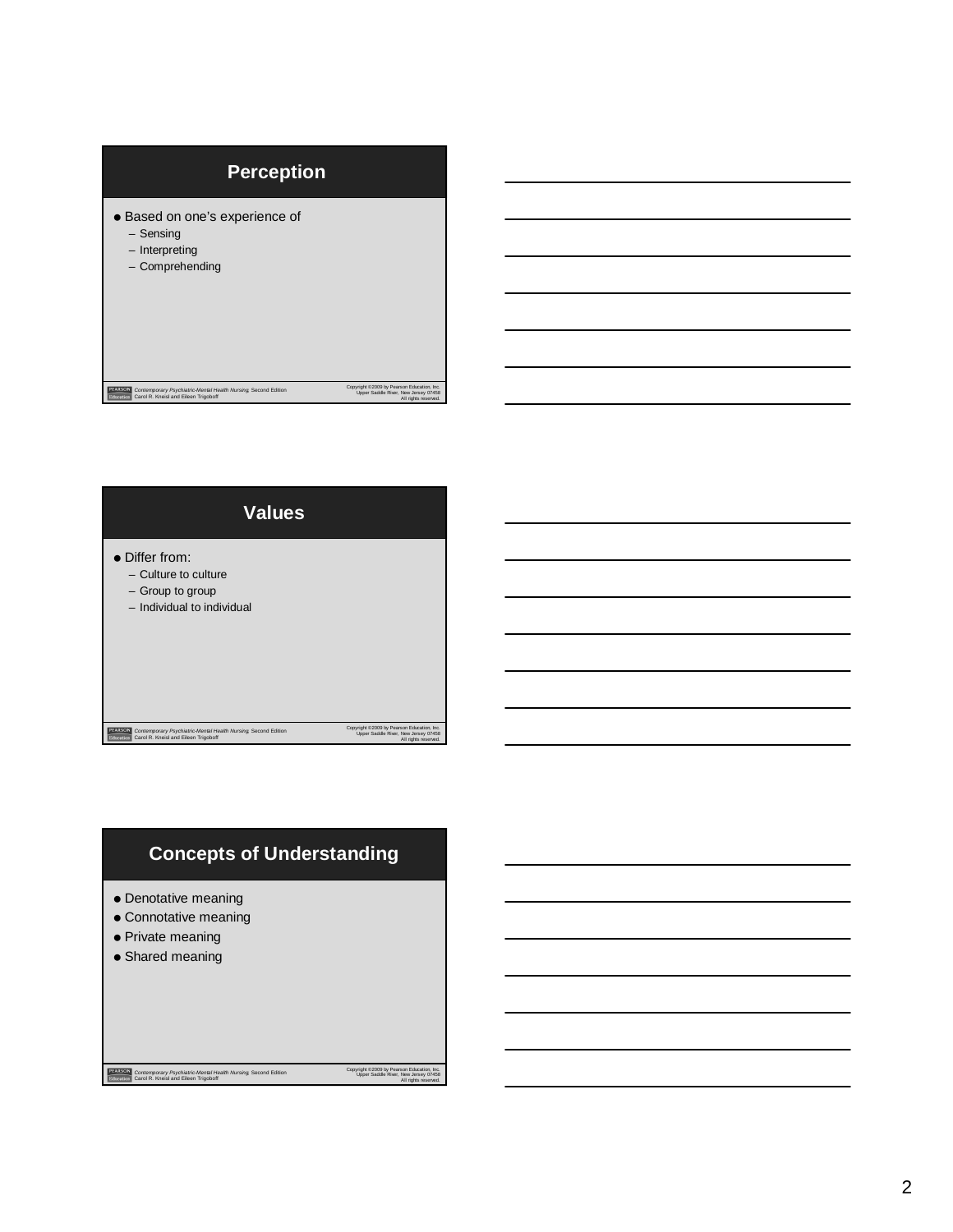



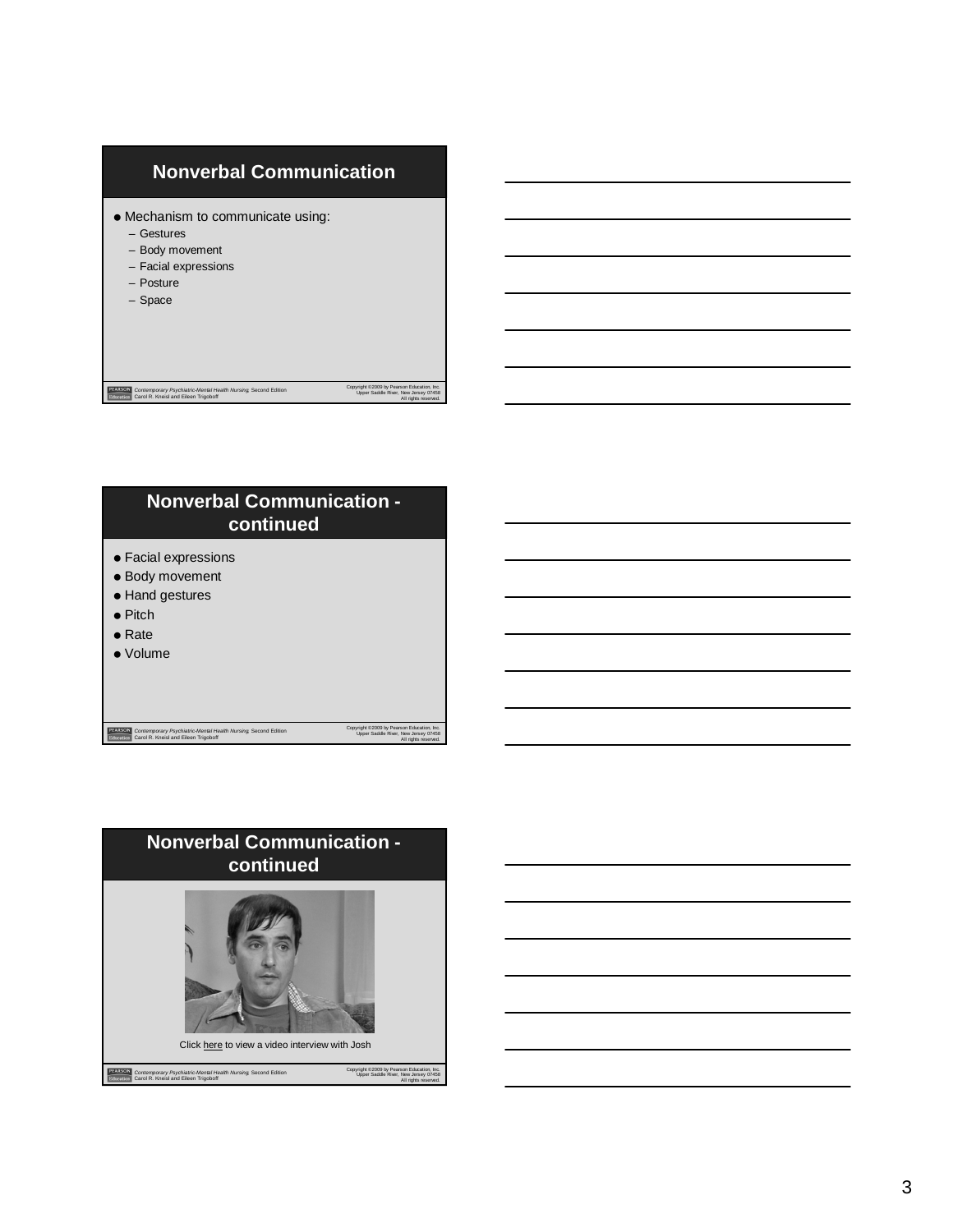#### **Nonverbal Communication - continued**

- Use of space
- Use of touch
- Use of cultural artifacts

*Contemporary Psychiatric-Mental Health Nursing,* Second Edition Carol R. Kneisl and Eileen Trigoboff

# **Nonverbal Communication continued**

- Used to:
	- Repeat
	- Contradict
	- Add or modify
	- Accent or emphasize
	- Regulate

– Substitute

*Contemporary Psychiatric-Mental Health Nursing,* Second Edition Carol R. Kneisl and Eileen Trigoboff

Copyright ©2009 by Pearson Education, Inc. Upper Saddle River, New Jersey 07458 All rights reserved.

Copyright ©2009 by Pearson Education, Inc. Upper Saddle River, New Jersey 07458 All rights reserved.

## **Symbolic Interactionist Model**

- Transactional process
- **•** Five phases:
	- Input
	- Covert rehearsal
	- Message generation
	- Environmental event
	- Goal response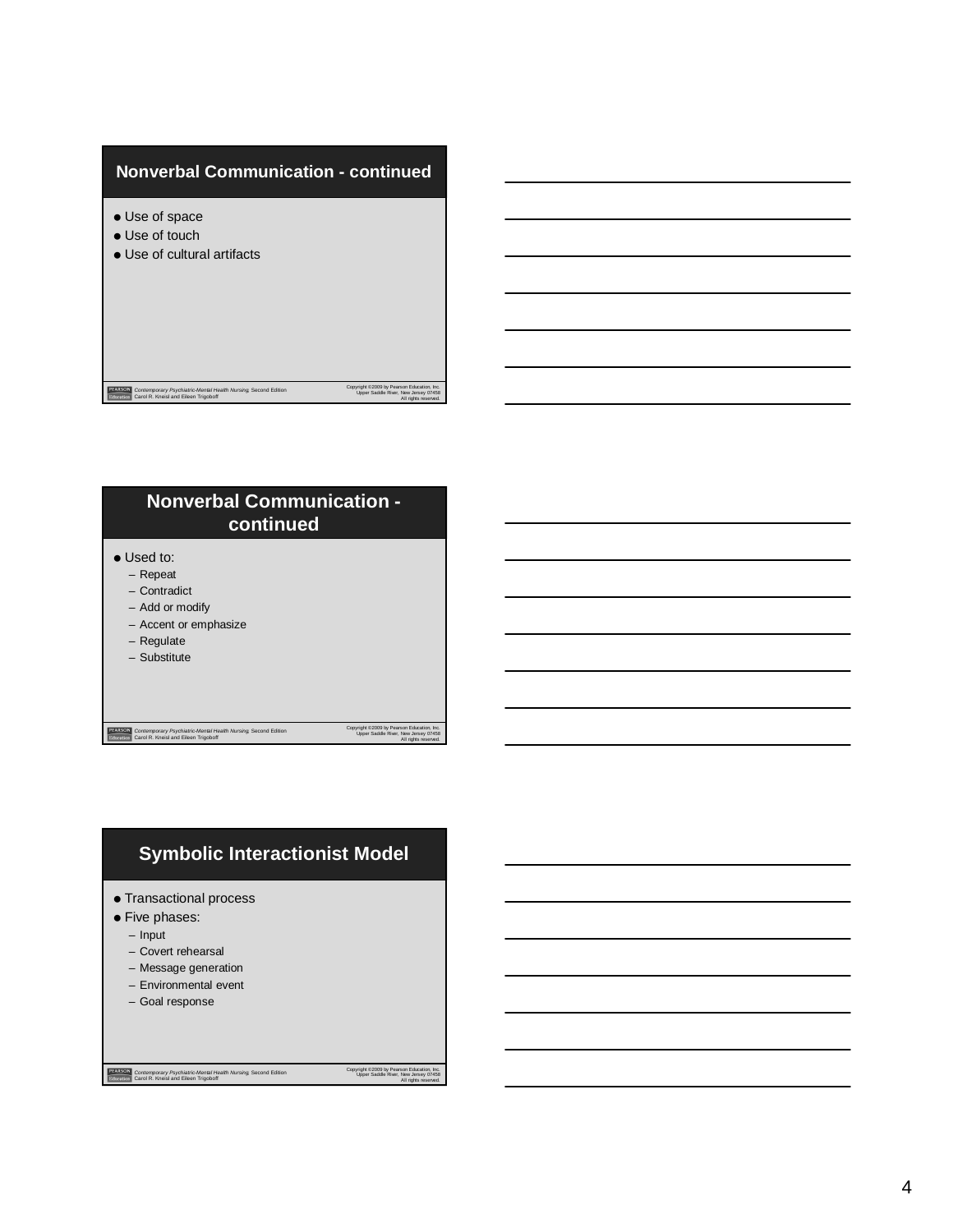



### **Behavioral Effects & Human Communication**

- Communication = Interaction
- Occurs on two levels
- $\bullet$  Interchanges are symmetric or complementary.
- Communication can be disturbed.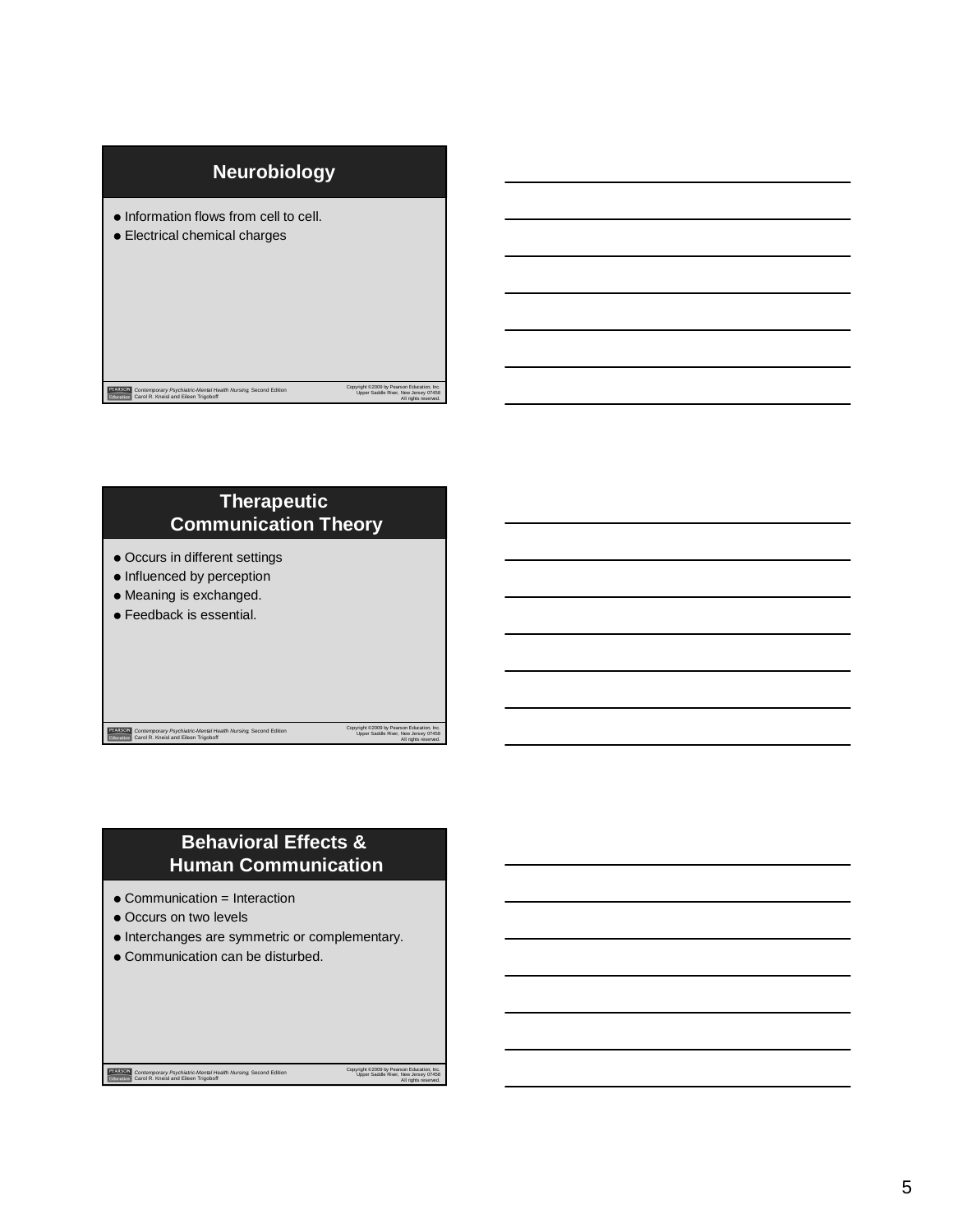



### **Therapeutic Relationships**

Purpose to initiate, build, & maintain trusting relationships

*Contemporary Psychiatric-Mental Health Nursing,* Second Edition Carol R. Kneisl and Eileen Trigoboff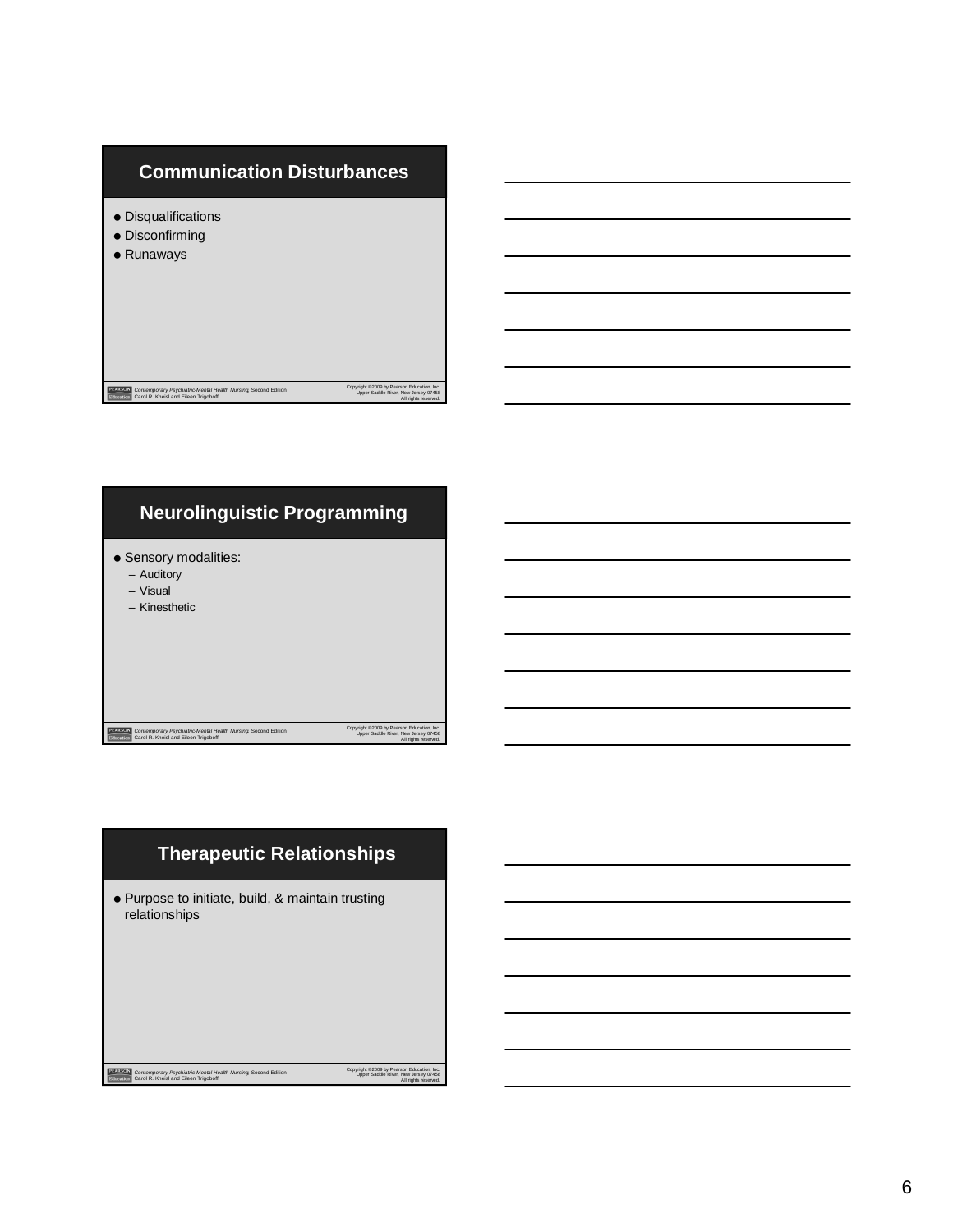



## **Mindful Listening**

- Paying attention
- Remaining nonjudgmental
- Comprehending the message

*Contemporary Psychiatric-Mental Health Nursing,* Second Edition Carol R. Kneisl and Eileen Trigoboff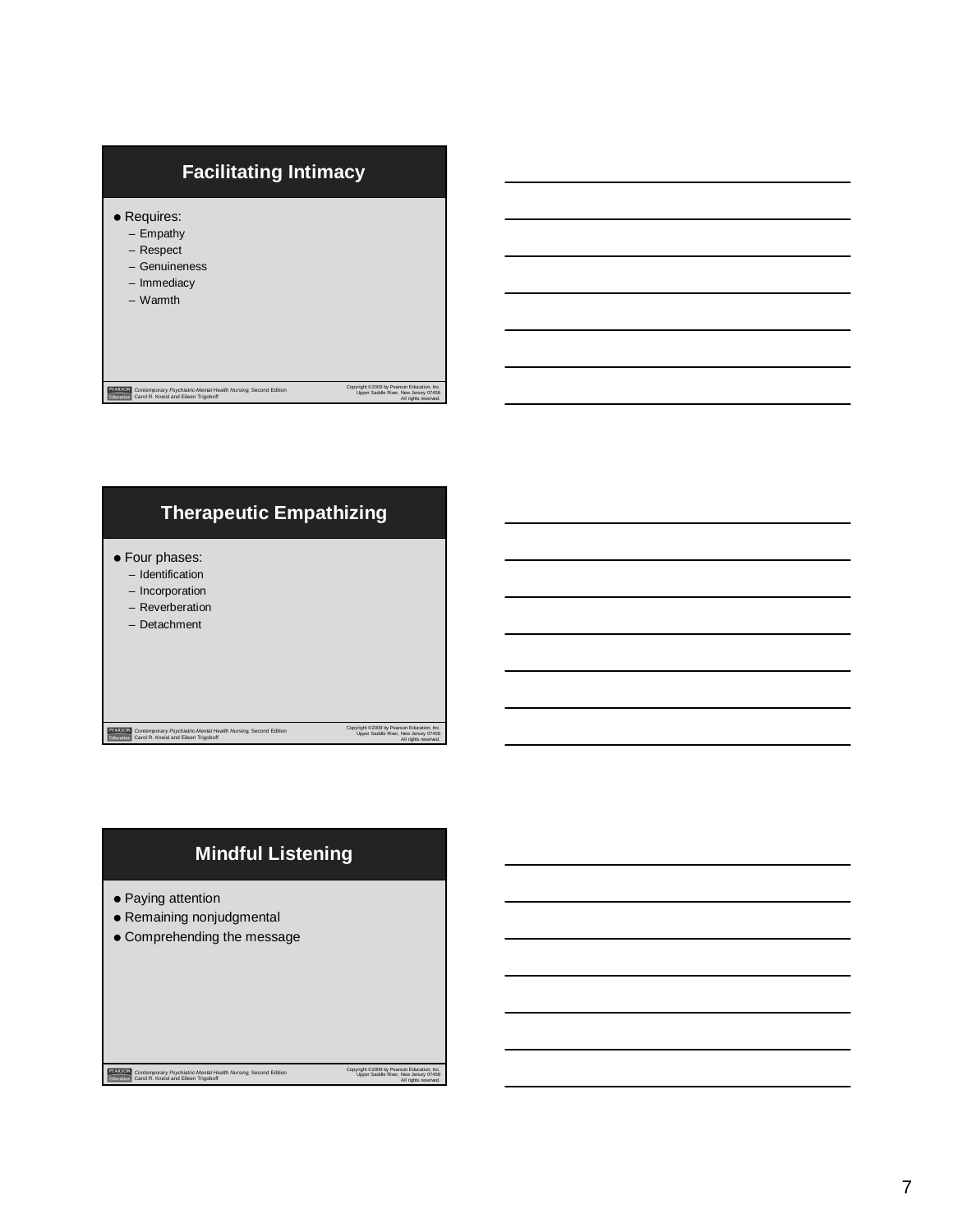### **Blocks to Mindful Listening**

- Rehearsing
- Centering on "self"
- Assuming
- $\bullet$  Judging client
- $\bullet$  Identifying with client

*Contemporary Psychiatric-Mental Health Nursing,* Second Edition Carol R. Kneisl and Eileen Trigoboff

*Contemporary Psychiatric-Mental Health Nursing,* Second Edition Carol R. Kneisl and Eileen Trigoboff

- **Getting off track**
- **•** Filtering

| <b>Skills</b>                                                                                                                                           |  |  |
|---------------------------------------------------------------------------------------------------------------------------------------------------------|--|--|
| • Using silence<br>$\bullet$ Reflecting<br>• Imparting information<br>$\bullet$ Clarifying<br>• Paraphrasing<br>• Checking perceptions<br>• Questioning |  |  |

Copyright ©2009 by Pearson Education, Inc. Upper Saddle River, New Jersey 07458 All rights reserved.

Copyright ©2009 by Pearson Education, Inc. Upper Saddle River, New Jersey 07458 All rights reserved.

## **Skills - continued**

- Structuring
- Pinpointing
- Linking
- Giving feedback
- Confronting
- **•** Summarizing
- Processing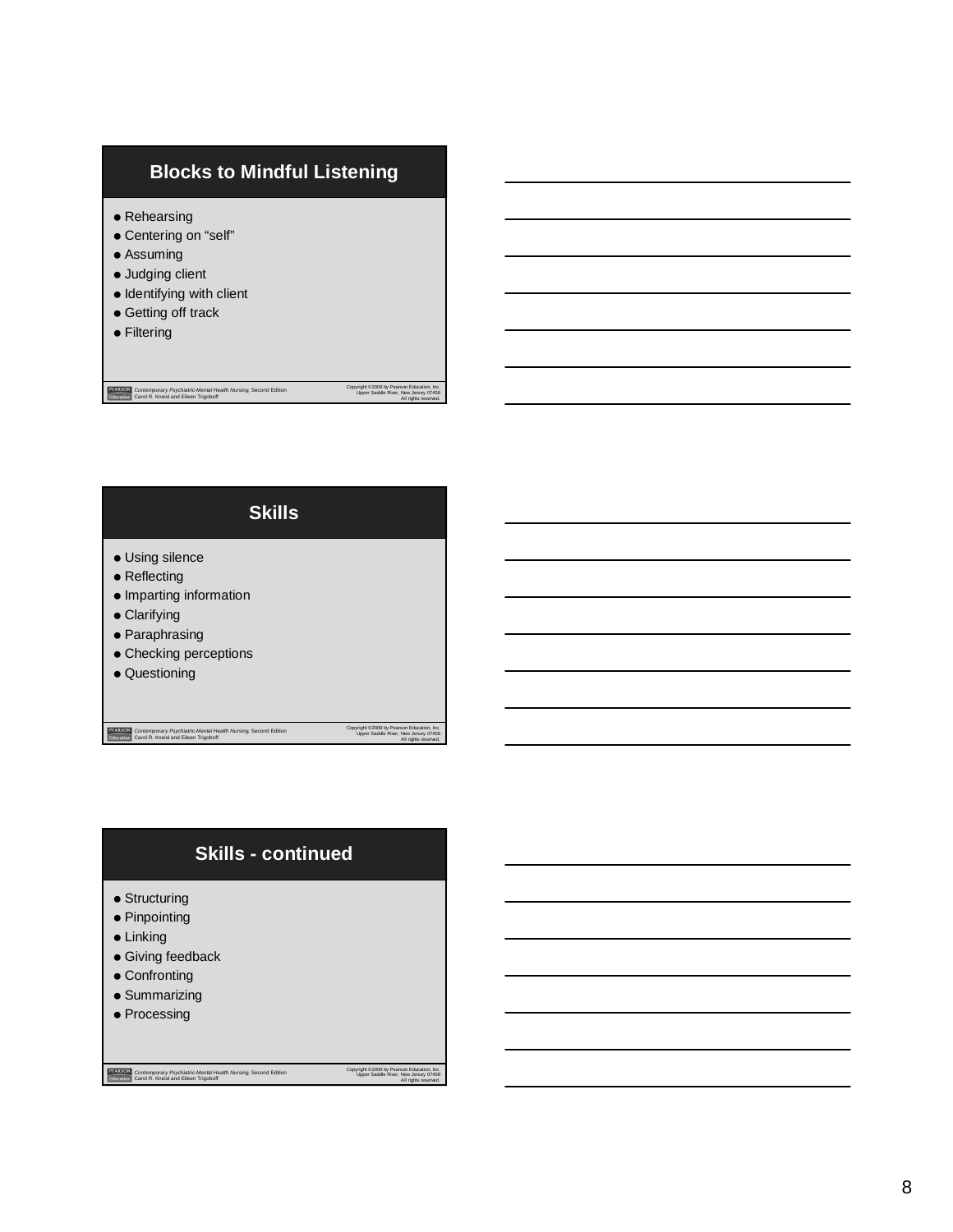# **Therapeutic Communication: Common Mistakes**

- **Giving advice**
- Minimizing feelings
- Deflecting
- Interrogating
- Sparring

# **Cultural Sensitivity**

*Contemporary Psychiatric-Mental Health Nursing,* Second Edition Carol R. Kneisl and Eileen Trigoboff

- Select your words carefully.
- Speak clearly and directly.
- Use gestures cautiously.
- Listen and observe the client.
- Use open-ended questions.
- Use qualified interpreter.

*Contemporary Psychiatric-Mental Health Nursing,* Second Edition Carol R. Kneisl and Eileen Trigoboff

Copyright ©2009 by Pearson Education, Inc. Upper Saddle River, New Jersey 07458 All rights reserved.

Copyright ©2009 by Pearson Education, Inc. Upper Saddle River, New Jersey 07458 All rights reserved.

#### **Resources**

 http://www.healthypeople.gov/document/HTML/Volume1/11Health Com.htm

This site for the Healthy People 2010 Health Information Access Project explains the attributes of effective health communication and the crucial role of communication in health promotion and disease prevention.

 http://www.jointcommission.org/PatientSafety/NationalPatientSafet yGoals

The Joint Commission's 2008 National Patient Safety Goals address communication. This site spells out the safety goal, emphasizing the role of communication throughout the health care environment.

Copyright ©2009 by Pearson Education, Inc. Upper Saddle River, New Jersey 07458 All rights reserved. *Contemporary Psychiatric-Mental Health Nursing,* Second Edition Carol R. Kneisl and Eileen Trigoboff